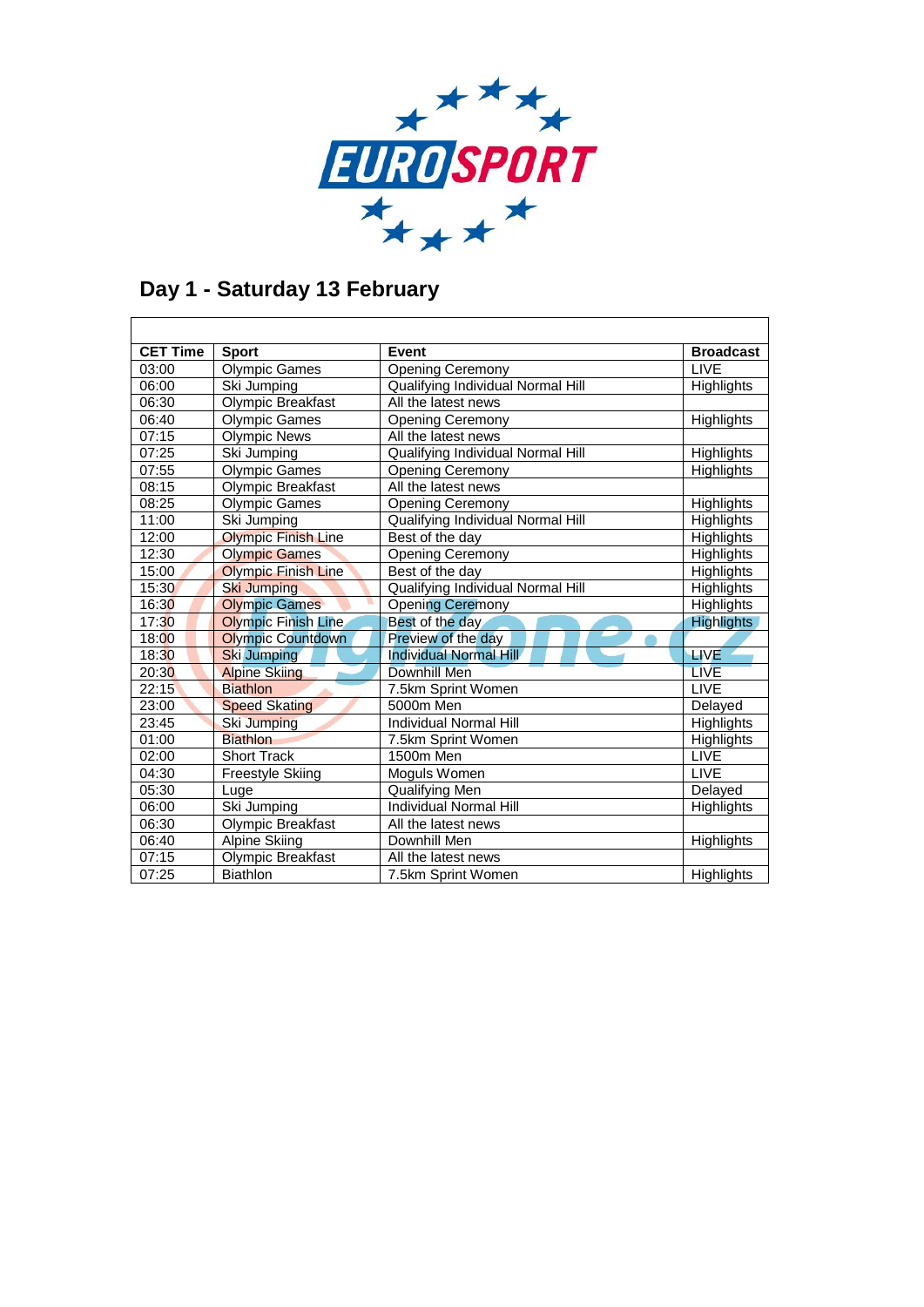

### **Day 2 - Sunday 14 February**

| <b>CET Time</b> | <b>Sport</b>                  | Event                              | <b>Broadcast</b> |
|-----------------|-------------------------------|------------------------------------|------------------|
| 08:15           | Olympic Breakfast             | All the latest news                |                  |
| 08:25           | Ski Jumping                   | Individual Normal Hill             | Highlights       |
| 10:00           | Alpine Skiing                 | Downhill Men                       | Highlights       |
| 11:00           | <b>Biathlon</b>               | 7.5km Sprint Women                 | Highlights       |
| 12:00           | Olympic Finish Line           | Best of the day                    | Highlights       |
| 12:30           | <b>Short Track</b>            | 1500m Men                          | Highlights       |
| 13:30           | Ski Jumping                   | Individual Normal Hill             | Highlights       |
| 15:00           | Olympic Finish Line           | Best of the day                    | Highlights       |
| 15:30           | Alpine Skiing                 | Downhill Men                       | Highlights       |
| 16:30           | <b>Biathlon</b>               | 7.5km Sprint Women                 | Highlights       |
| 18:00           | <b>Olympic Finish Line</b>    | Best of the day                    | Highlights       |
| 18:30           | <b>Olympic Countdown</b>      | Preview of the day                 |                  |
| 19:00           | <b>Alpine Skiing</b>          | Super Combined Downhill Women      | <b>LIVE</b>      |
| 20:15           | <b>Biathlon</b>               | 10km Sprint Men                    | <b>LIVE</b>      |
| 21:45           | <b>Alpine Skiing</b>          | <b>Super Combined Slalom Women</b> | <b>LIVE</b>      |
| 23:00           | <b>Nordic Combined Skiing</b> | Individual 10km                    | <b>LIVE</b>      |
| 23:30           | <b>Speed Skating</b>          | 3000m Women                        | <b>LIVE</b>      |
| 00:00           | Luge                          | Men                                | <b>LIVE</b>      |
| 02:00           | <b>Figure Skating</b>         | <b>Short Programme Pairs</b>       | <b>LIVE</b>      |
| 05:00           | <b>Biathlon</b>               | 10km Sprint Men                    | Highlights       |
| 06:30           | <b>Olympic Breakfast</b>      | All the latest news                |                  |
| 06:40           | <b>Nordic Combined Skiing</b> | Individual 10km                    | Highlights       |
| 07:15           | <b>Olympic Breakfast</b>      | All the latest news                |                  |
| 07:25           | <b>Alpine Skiing</b>          | Super Combined Slalom Women        | Highlights       |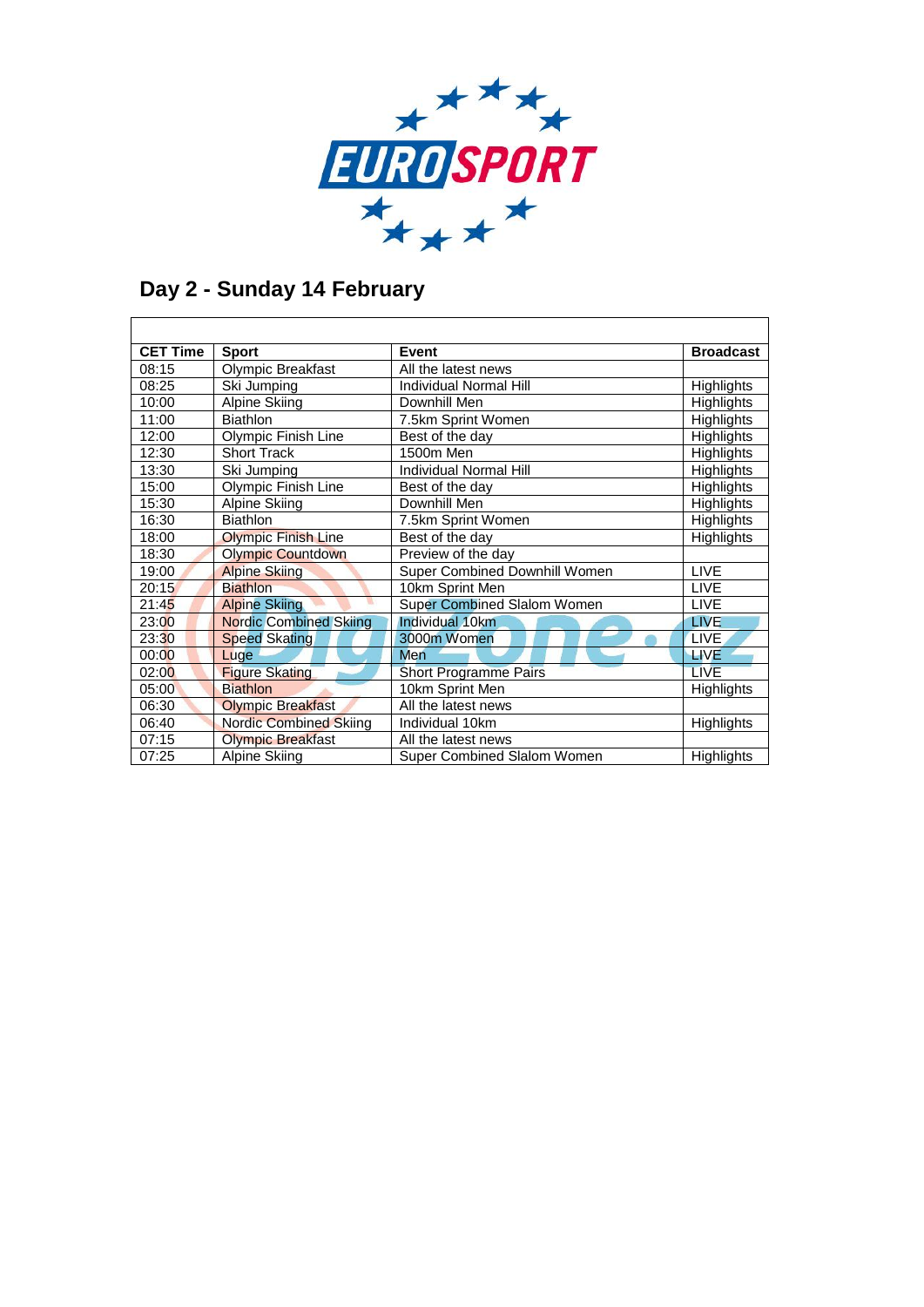

### **Day 3 - Monday 15 February**

| <b>CET Time</b> | <b>Sport</b>                | Event                        | <b>Broadcast</b> |
|-----------------|-----------------------------|------------------------------|------------------|
| 08:15           | <b>Olympic Breakfast</b>    | All the latest news          |                  |
| 08:25           | <b>Figure Skating</b>       | Short Programme Pairs        | Highlights       |
| 10:00           | Alpine Skiing               | Super Combined Slalom Women  | Highlights       |
| 11:00           | <b>Biathlon</b>             | 10km Sprint Men              | Highlights       |
| 12:00           | Olympic Finish Line         | Best of the day              | Highlights       |
| 12:30           | Speed Skating               | 3000m Women                  | Highlights       |
| 13:15           | Nordic Combined Skiing      | Individual 10km              | Highlights       |
| 14:00           | Alpine Skiing               | Super Combined Slalom Women  | Highlights       |
| 15:00           | Olympic Finish Line         | Best of the day              | Highlights       |
| 15:30           | <b>Biathlon</b>             | 10km Sprint Men              | Highlights       |
| 16:30           | <b>Figure Skating</b>       | Short Programme Pairs        | Highlights       |
| 18:00           | <b>Olympic Finish Line</b>  | Best of the day              | Highlights       |
| 18:30           | <b>Olympic Countdown</b>    | Preview of the day           |                  |
| 19:00           | <b>Cross-Country Skiing</b> | 10km Free Women              | <b>LIVE</b>      |
| 20:15           | <b>Figure Skating</b>       | <b>Short Programme Pairs</b> | Highlights       |
| 21:30           | <b>Cross-Country Skiing</b> | 15km Free Men                | <b>LIVE</b>      |
| 23:00           | <b>Snowboarding</b>         | <b>Snowboard Cross Men</b>   | LIVE,            |
| 00:00           | <b>Speed Skating</b>        | 500m Men                     | <b>LIVE</b>      |
| 04:00           | <b>Figure Skating</b>       | <b>Free Programme Pairs</b>  | <b>LIVE</b>      |
| 06:00           | <b>Cross-Country Skiing</b> | 10km Free Women              | Highlights       |
| 06:30           | <b>Olympic Breakfast</b>    | All the latest news          |                  |
| 06:40           | <b>Cross-Country Skiing</b> | 15km Free Men                | Highlights       |
| 07:15           | <b>Olympic Breakfast</b>    | All the latest news          |                  |
| 07:25           | Speed Skating               | 500m Men                     | Highlights       |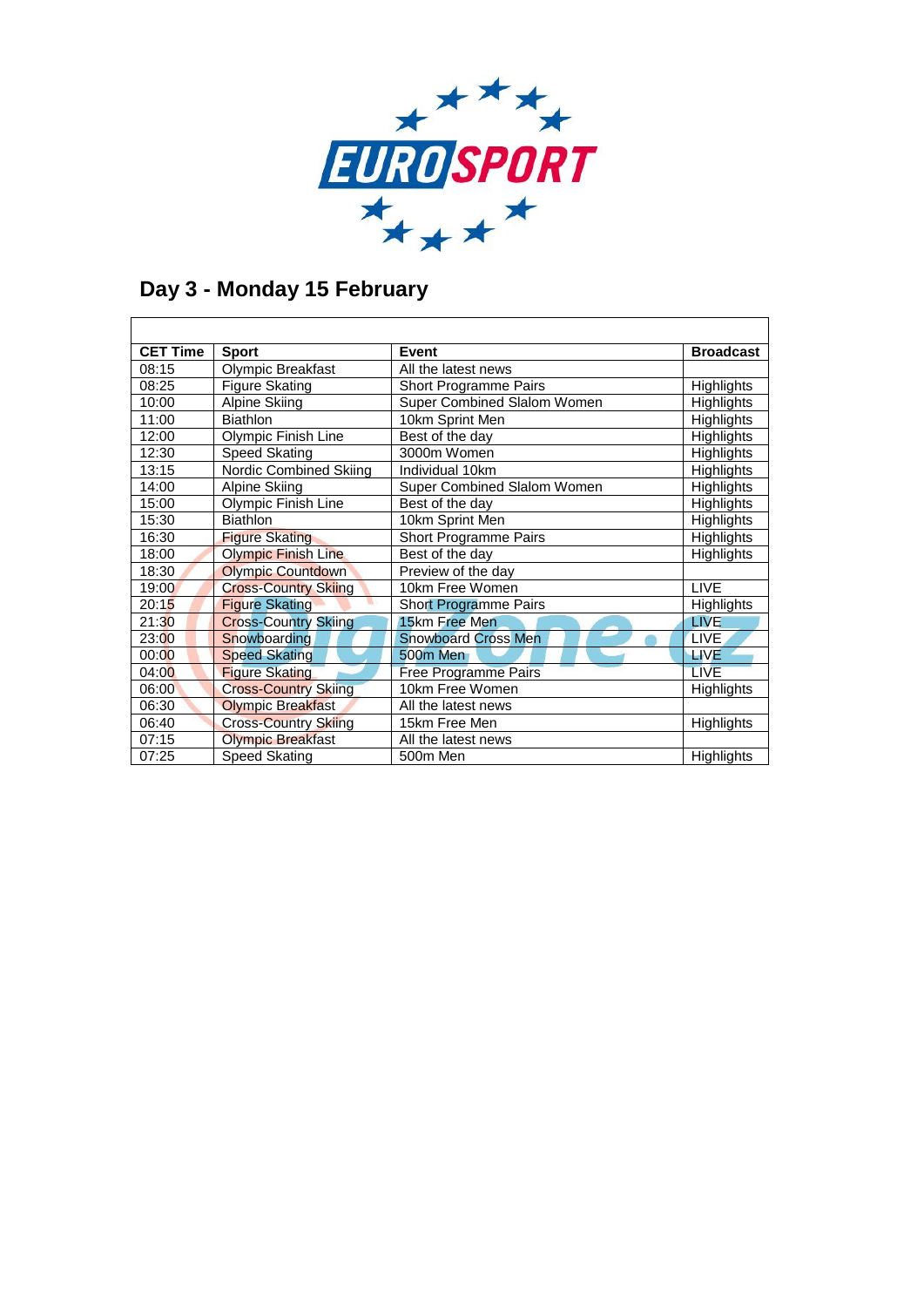

# **Day 4 - Tuesday 16 February**

| <b>CET Time</b> | <b>Sport</b>                | Event                            | <b>Broadcast</b>  |
|-----------------|-----------------------------|----------------------------------|-------------------|
| 08:15           | Olympic Breakfast           | All the latest news              |                   |
| 08:25           | <b>Figure Skating</b>       | Free Programme Pairs             | Highlights        |
| 10:00           | <b>Cross-Country Skiing</b> | 10km Free Women                  | <b>Highlights</b> |
| 11:00           | <b>Cross-Country Skiing</b> | 15km Free Men                    | <b>Highlights</b> |
| 12:00           | Olympic Finish Line         | Best of the day                  | <b>Highlights</b> |
| 12:30           | <b>Figure Skating</b>       | Free Programme Pairs             | Highlights        |
| 14:00           | <b>Cross-Country Skiing</b> | 10km Free Women                  | Highlights        |
| 15:00           | Olympic Finish Line         | Best of the day                  | <b>Highlights</b> |
| 15:30           | <b>Cross-Country Skiing</b> | 15km Free Men                    | Highlights        |
| 16:30           | <b>Figure Skating</b>       | Free Programme Pairs             | Highlights        |
| 18:00           | <b>Olympic Finish Line</b>  | Best of the day                  | Highlights        |
| 18:30           | <b>Olympic Countdown</b>    | Preview of the day               |                   |
| 19:00           | <b>Alpine Skiing</b>        | Super Combined Downhill Men      | <b>LIVE</b>       |
| 19:30           | <b>Biathlon</b>             | 10km Pursuit Women               | <b>LIVE</b>       |
| 20:30           | <b>Cross-Country Skiing</b> | 15km Free Men                    | Highlights        |
| 21:15           | Snowboarding                | <b>Snowboard Cross Women</b>     | <b>LIVE</b>       |
| 21:45           | <b>Biathlon</b>             | 12.5km Pursuit Men               | <b>LIVE</b>       |
| 22:30           | <b>Alpine Skiing</b>        | <b>Super Combined Slalom Men</b> | <b>LIVE</b>       |
| 23:30           | <b>Speed Skating</b>        | 500m Women                       | <b>LIVE</b>       |
| 00:30           | Luge                        | Women                            | <b>LIVE</b>       |
| 01:30           | <b>Speed Skating</b>        | 500m Women                       | Delayed           |
| 02:00           | <b>Figure Skating</b>       | Short Programme Men              | <b>LIVE</b>       |
| 06:00           | <b>Ice Hockey</b>           | Group Stage Men: Russia - Latvia | <b>LIVE</b>       |
| 06:30           | Olympic Breakfast           | All the latest news              |                   |
| 06:40           | Ice Hockey                  | Group Stage Men: Russia - Latvia | <b>LIVE</b>       |
| 07:15           | Olympic Breakfast           | All the latest news              |                   |
| 07:25           | Ice Hockev                  | Group Stage Men: Russia - Latvia | <b>LIVE</b>       |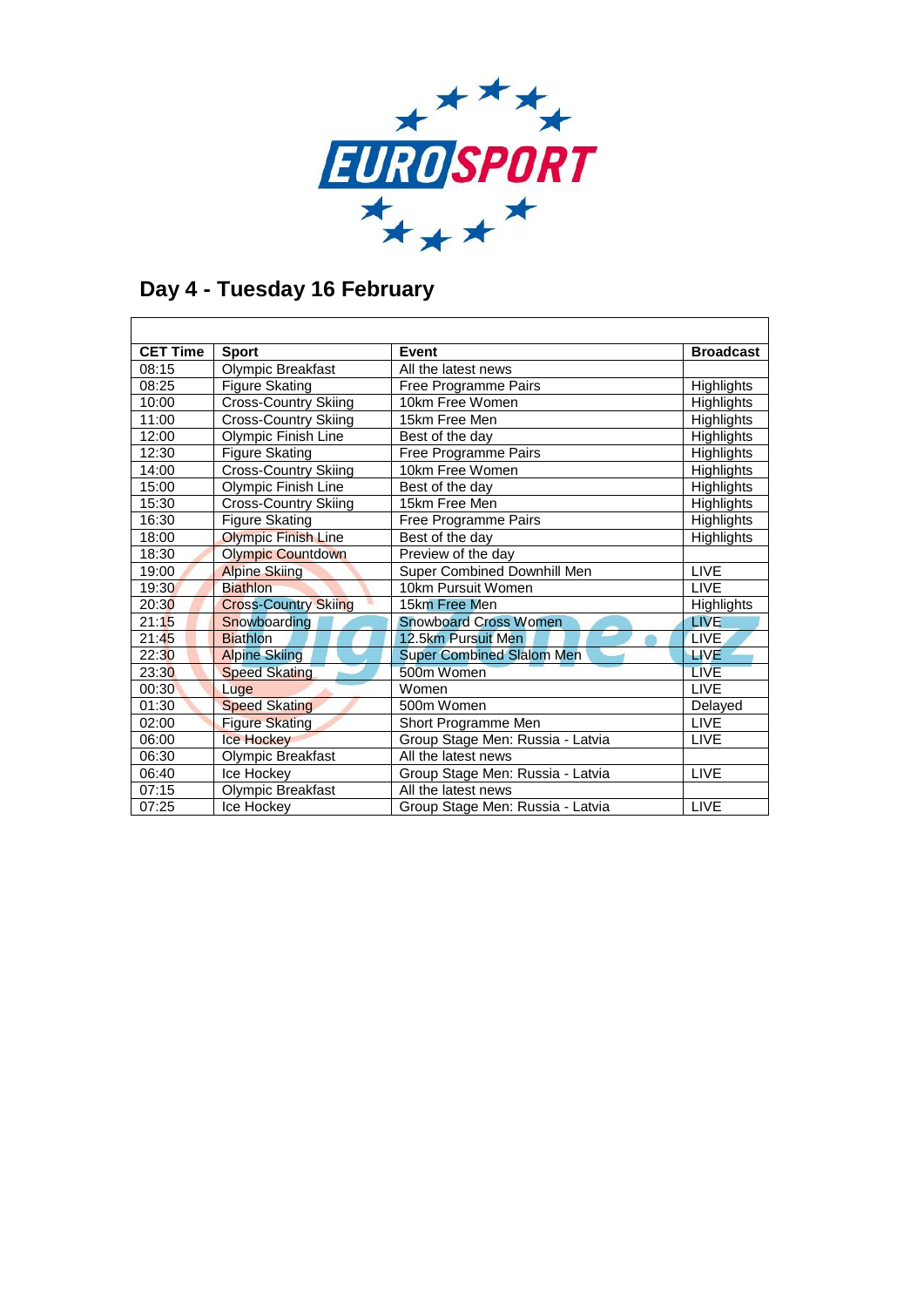

### **Day 5 - Wednesday 17 February**

| <b>CET Time</b> | <b>Sport</b>                | <b>Event</b>                                   | <b>Broadcast</b>  |
|-----------------|-----------------------------|------------------------------------------------|-------------------|
| 08:15           | Olympic Breakfast           | All the latest news                            |                   |
| 08:25           | <b>Figure Skating</b>       | Short Programme Men                            | <b>Highlights</b> |
| 10:00           | <b>Biathlon</b>             | 10km Pursuit Women                             | <b>Highlights</b> |
| 11:00           | Alpine Skiing               | Super Combined Slalom Men                      | Highlights        |
| 12:00           | Olympic Finish Line         | Best of the day                                | Highlights        |
| 12:30           | Speed Skating               | 500m Women                                     | <b>Highlights</b> |
| 13:30           | <b>Alpine Skiing</b>        | Super Combined Slalom Men                      | Highlights        |
| 14:15           | <b>Biathlon</b>             | 12.5km Pursuit Men                             | <b>Highlights</b> |
| 15:00           | Olympic Finish Line         | Best of the day                                | Highlights        |
| 15:30           | <b>Biathlon</b>             | 10km Pursuit Women                             | <b>Highlights</b> |
| 16:30           | <b>Figure Skating</b>       | Short Programme Men                            | Highlights        |
| 18:00           | <b>Olympic Finish Line</b>  | Best of the day                                | Highlights        |
| 18:30           | <b>Olympic Countdown</b>    | Preview of the day                             |                   |
| 19:00           | <b>Cross-Country Skiing</b> | Individual Sprint Classic Men and Women        | <b>LIVE</b>       |
| 20:00           | <b>Alpine Skiing</b>        | Downhill Women                                 | <b>LIVE</b>       |
| 21:45           | <b>Cross-Country Skiing</b> | Individual Sprint Classic Men and Women        | <b>LIVE</b>       |
| 23:00           | <b>Figure Skating</b>       | <b>Short Programme Men</b>                     | <b>Highlights</b> |
| 00:30           | <b>Alpine Skiing</b>        | Downhill Women                                 | <b>Highlights</b> |
| 01:15           | <b>Cross-Country Skiing</b> | <b>Individual Sprint Classic Men and Women</b> | <b>Highlights</b> |
| 02:00           | <b>Short Track</b>          | 500m Women                                     | <b>LIVE</b>       |
| 04:15           | <b>Speed Skating</b>        | 1000m Men                                      | Delayed           |
| 04:45           | Snowboarding                | Halfpipe Men                                   | <b>LIVE</b>       |
| 05:15           | Luge                        | Doubles                                        | Delayed           |
| 06:00           | Ice Hockey                  | Group Stage Men: Czech Republic - Slovakia     | LIVE              |
| 06:30           | Olympic Breakfast           | All the latest news                            |                   |
| 06:40           | Ice Hockey                  | Group Stage Men: Czech Republic - Slovakia     | <b>LIVE</b>       |
| 07:15           | Olympic Breakfast           | All the latest news                            |                   |
| 07:25           | Ice Hockev                  | Group Stage Men: Czech Republic - Slovakia     | <b>LIVE</b>       |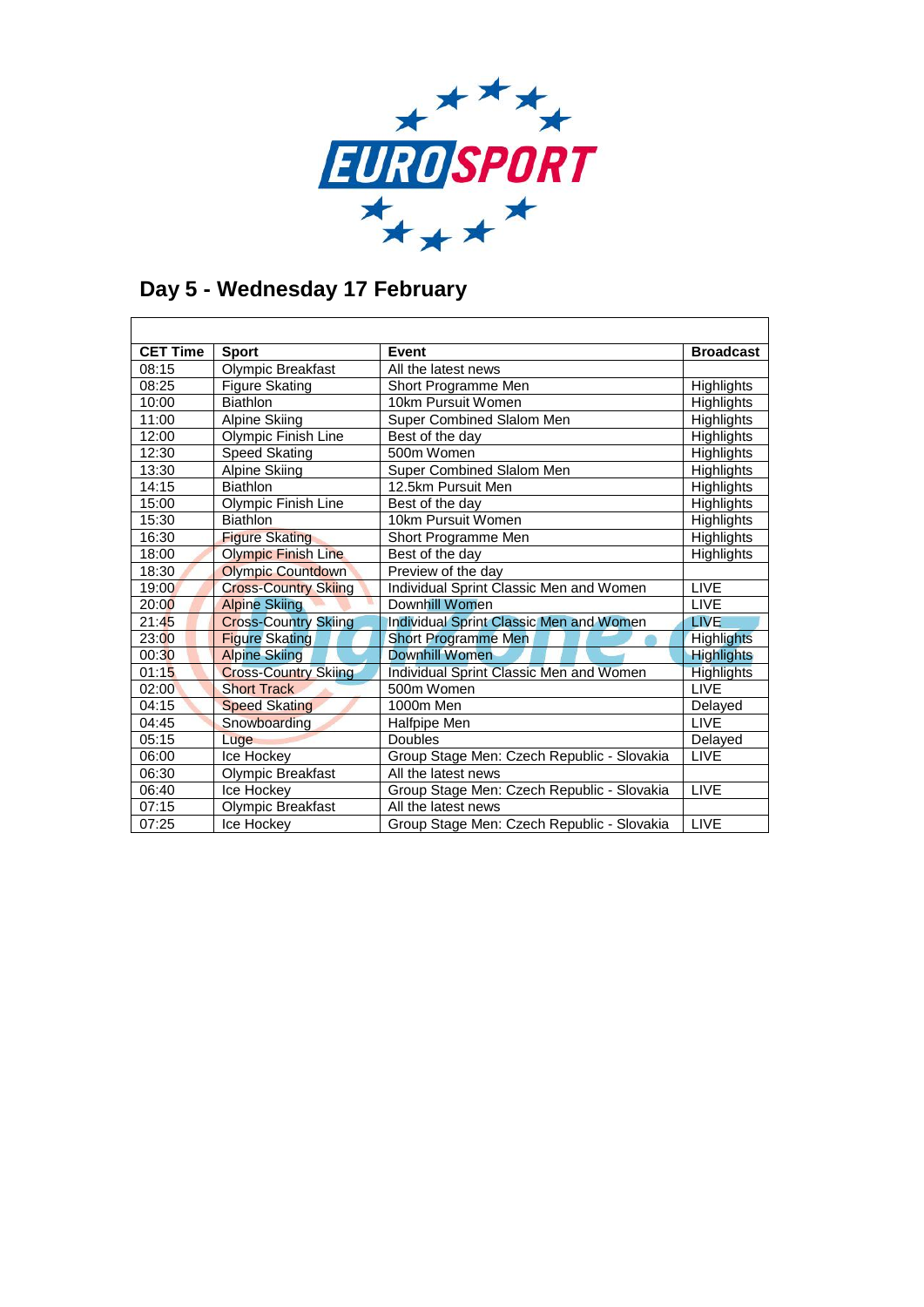

### **Day 6 - Thursday 18 February**

| <b>CET Time</b> | <b>Sport</b>                | Event                                   | <b>Broadcast</b>  |
|-----------------|-----------------------------|-----------------------------------------|-------------------|
| 08:15           | Olympic Breakfast           | All the latest news                     |                   |
| 08:25           | Alpine Skiing               | Downhill Women                          | Highlights        |
| 10:00           | <b>Cross-Country Skiing</b> | Individual Sprint Classic Men and Women | <b>Highlights</b> |
| 12:00           | Olympic Finish Line         | Best of the day                         | Highlights        |
| 12:30           | Speed Skating               | 1000m Men                               | Highlights        |
| 13:00           | Alpine Skiing               | Downhill Women                          | <b>Highlights</b> |
| 14:00           | <b>Cross-Country Skiing</b> | Individual Sprint Classic Men and Women | <b>Highlights</b> |
| 15:00           | Olympic Finish Line         | Best of the day                         | Highlights        |
| 15:30           | <b>Cross-Country Skiing</b> | Individual Sprint Classic Men and Women | Highlights        |
| 16:30           | Alpine Skiing               | Downhill Women                          | Highlights        |
| 17:30           | <b>Speed Skating</b>        | 1000m Men                               | Highlights        |
| 18:00           | <b>Olympic Finish Line</b>  | Best of the day                         | Highlights        |
| 18:30           | <b>Olympic Countdown</b>    | Preview of the day                      |                   |
| 19:00           | <b>Biathlon</b>             | 15km Individual Women                   | <b>LIVE</b>       |
| 20:45           | <b>Short Track</b>          | 500m Women                              | <b>Highlights</b> |
| 21:15           | <b>Biathlon</b>             | 15km Individual Women                   | <b>Highlights</b> |
| 22:00           | <b>Biathlon</b>             | 20km Individual Men                     | <b>LIVE</b>       |
| 23:45           | <b>Speed Skating</b>        | 1000m Women                             | <b>Delayed</b>    |
| 00:45           | <b>Figure Skating</b>       | Short Programme Men                     | <b>Highlights</b> |
| 02:00           | <b>Figure Skating</b>       | Free Programme Men                      | <b>LIVE</b>       |
| 06:00           | <b>Ice Hockey</b>           | Group Stage Men: Slovakia - Russia      | <b>LIVE</b>       |
| 06:30           | <b>Olympic Breakfast</b>    | All the latest news                     |                   |
| 06:40           | <b>Ice Hockey</b>           | Group Stage Men: Slovakia - Russia      | <b>LIVE</b>       |
| 07:15           | Olympic Breakfast           | All the latest news                     |                   |
| 07:25           | Ice Hockey                  | Group Stage Men: Slovakia - Russia      | <b>LIVE</b>       |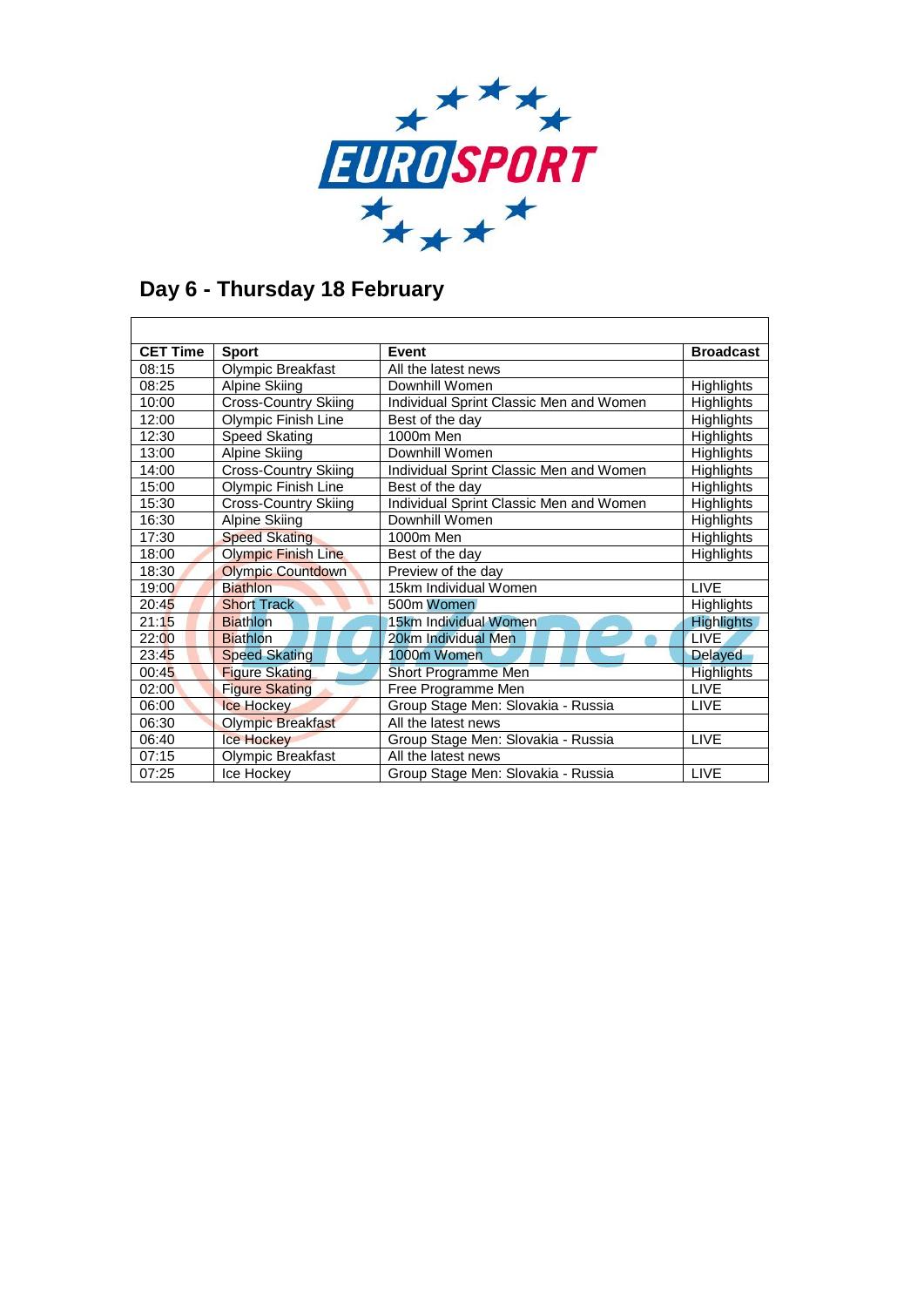

## **Day 7 - Friday 19 February**

| <b>CET Time</b> | <b>Sport</b>                | Event                              | <b>Broadcast</b>  |
|-----------------|-----------------------------|------------------------------------|-------------------|
| 08:15           | Olympic Breakfast           | All the latest news                |                   |
| 08:25           | <b>Figure Skating</b>       | Free Programme Men                 | Highlights        |
| 10:00           | <b>Biathlon</b>             | 15km Individual Women              | Highlights        |
| 11:00           | <b>Biathlon</b>             | 20km Individual Men                | <b>Highlights</b> |
| 12:00           | Olympic Finish Line         | Best of the day                    | Highlights        |
| 12:30           | Speed Skating               | 1000m Women                        | Highlights        |
| 13:30           | <b>Biathlon</b>             | 15km Individual Women              | <b>Highlights</b> |
| 15:00           | Olympic Finish Line         | Best of the day                    | Highlights        |
| 15:30           | <b>Biathlon</b>             | 20km Individual Men                | Highlights        |
| 16:30           | <b>Figure Skating</b>       | Free Programme Men                 | Highlights        |
| 18:00           | <b>Olympic Finish Line</b>  | Best of the day                    | Highlights        |
| 18:30           | <b>Olympic Countdown</b>    | Preview of the day                 |                   |
| 19:00           | <b>Ski Jumping</b>          | Qualifying Individual Long Hill    | <b>LIVE</b>       |
| 20:00           | <b>Short Track</b>          | 500m Women                         | Highlights        |
| 20:30           | <b>Alpine Skiing</b>        | Super-G Men                        | <b>LIVE</b>       |
| 22:00           | <b>Cross-Country Skiing</b> | 15km Pursuit Women                 | <b>LIVE</b>       |
| 23:00           | <b>Figure Skating</b>       | <b>Free Programme Men</b>          | <b>Highlights</b> |
| 00:00           | <b>Alpine Skiing</b>        | Super-G Men                        | <b>Highlights</b> |
| 01:00           | <b>Cross-Country Skiing</b> | 15km Pursuit Women                 | <b>Highlights</b> |
| 01:45           | <b>Figure Skating</b>       | Compulsory Dance - Ice Dance       | <b>LIVE</b>       |
| 05:15           | <b>Skeleton</b>             | Men and Women                      | <b>LIVE</b>       |
| 06:00           | <b>Ice Hockey</b>           | Group Stage Men: Finland - Germany | <b>LIVE</b>       |
| 06:30           | <b>Olympic Breakfast</b>    | All the latest news                |                   |
| 06:40           | Ice Hockey                  | Group Stage Men: Finland - Germany | <b>LIVE</b>       |
| 07:15           | Olympic Breakfast           | All the latest news                |                   |
| 07:25           | Ice Hockev                  | Group Stage Men: Finland - Germany | <b>LIVE</b>       |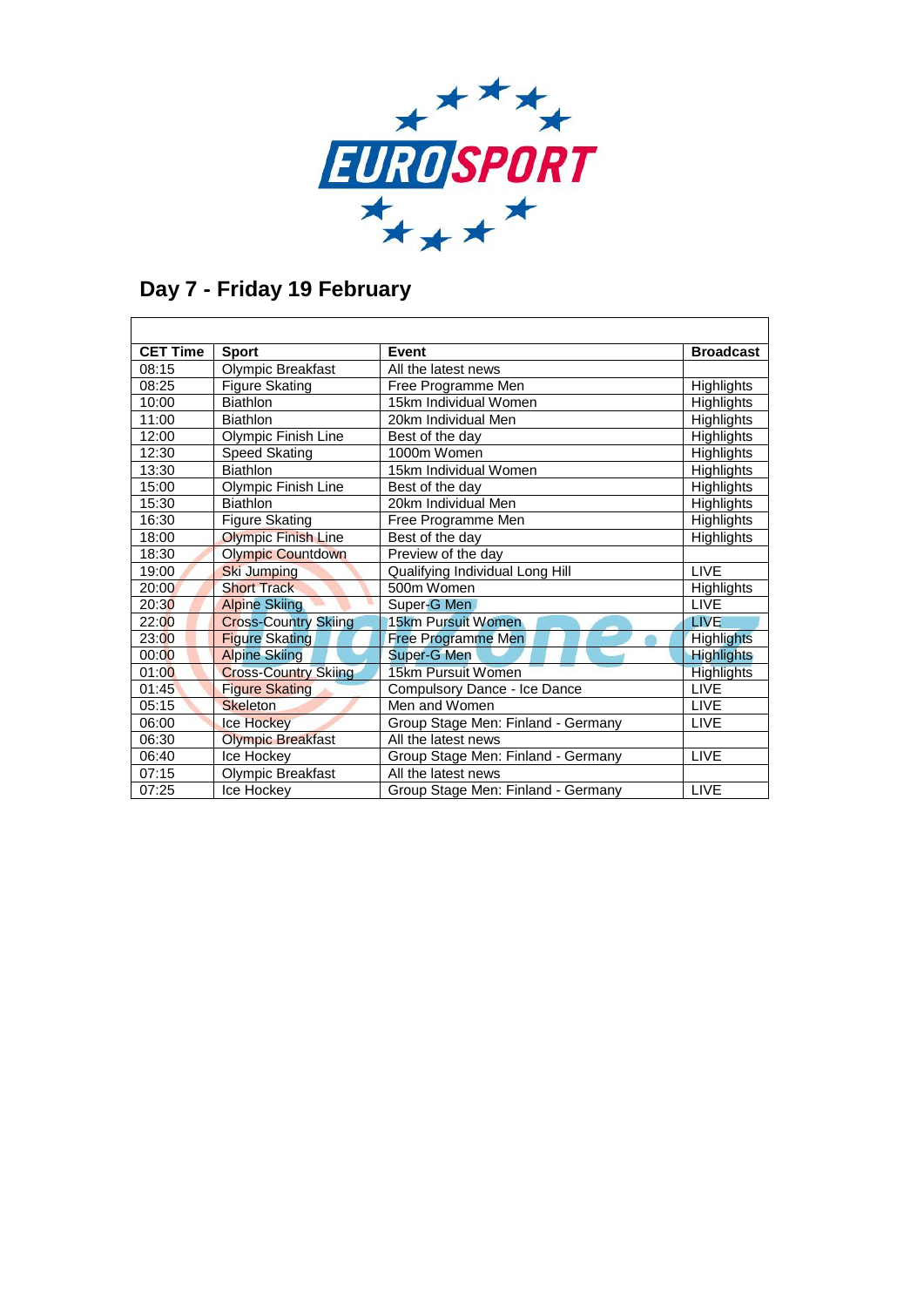

#### **Day 8 - Saturday 20 February**

| <b>CET Time</b> | <b>Sport</b>                | Event                              | <b>Broadcast</b>  |
|-----------------|-----------------------------|------------------------------------|-------------------|
| 08:15           | Olympic Breakfast           | All the latest news                |                   |
| 08:25           | Figure Skating              | Compulsory Dance - Ice Dance       | Highlights        |
| 10:00           | Alpine Skiing               | Super-G Men                        | Highlights        |
| 11:00           | <b>Cross-Country Skiing</b> | 15km Pursuit Women                 | Highlights        |
| 12:00           | Olympic Finish Line         | Best of the day                    | Highlights        |
| 12:30           | Ski Jumping                 | Qualifying Individual Long Hill    | <b>Highlights</b> |
| 13:30           | Alpine Skiing               | Super-G Men                        | Highlights        |
| 15:00           | Olympic Finish Line         | Best of the day                    | Highlights        |
| 15:30           | <b>Cross-Country Skiing</b> | 15km Pursuit Women                 | <b>Highlights</b> |
| 16:30           | <b>Figure Skating</b>       | Compulsory Dance - Ice Dance       | Highlights        |
| 18:00           | <b>Olympic Finish Line</b>  | Best of the day                    | Highlights        |
| 18:30           | <b>Olympic Countdown</b>    | Preview of the day                 |                   |
| 19:00           | <b>Alpine Skiing</b>        | Super-G Women                      | <b>LIVE</b>       |
| 20:30           | <b>Ski Jumping</b>          | Individual Long Hill               | LIVE.             |
| 22:15           | <b>Cross-Country Skiing</b> | 30km Pursuit Men                   | <b>LIVE</b>       |
| 00:00           | Ski Jumping                 | Individual Long Hill               | <b>Highlights</b> |
| 01:00           | <b>Speed Skating</b>        | <b>1500m Men</b>                   | <b>LIVE</b>       |
| 03:00           | <b>Short Track</b>          | 1000m Men                          | <b>LIVE</b>       |
| 04:00           | <b>Short Track</b>          | 1500m Women                        | <b>LIVE</b>       |
| 05:30           | Ski Jumping                 | Individual Long Hill               | Highlights        |
| 06:00           | <b>Ice Hockey</b>           | Group Stage Men: Germany - Belarus | <b>LIVE</b>       |
| 06:30           | <b>Olympic Breakfast</b>    | All the latest news                |                   |
| 06:40           | Ice Hockey                  | Group Stage Men: Germany - Belarus | <b>LIVE</b>       |
| 07:15           | <b>Olympic Breakfast</b>    | All the latest news                |                   |
| 07:25           | Ice Hockey                  | Group Stage Men: Germany - Belarus | <b>LIVE</b>       |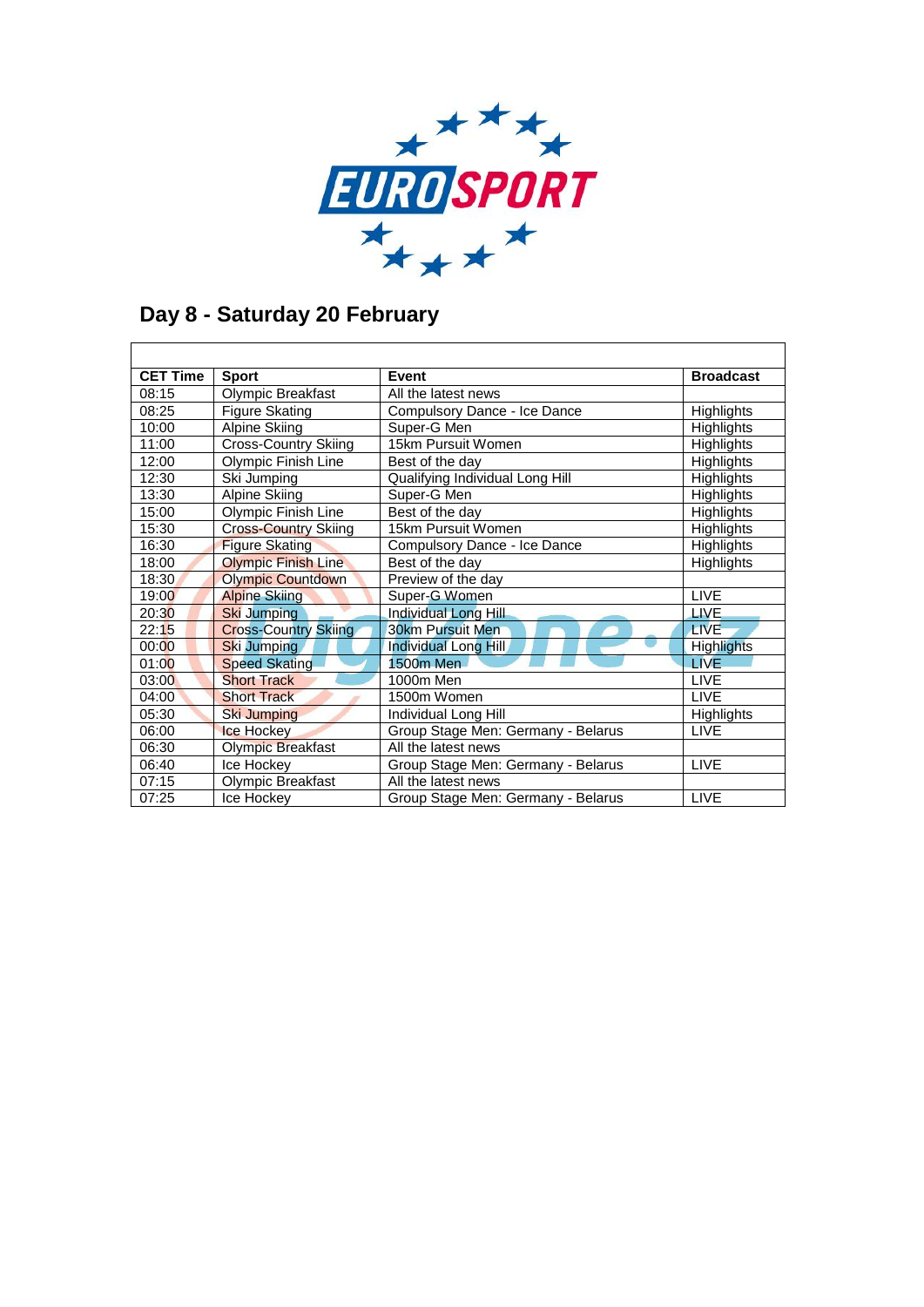

### **Day 9 - Sunday 21 February**

| <b>CET Time</b> | <b>Sport</b>                | Event                             | <b>Broadcast</b>  |
|-----------------|-----------------------------|-----------------------------------|-------------------|
| 08:15           | Olympic Breakfast           | All the latest news               |                   |
| 08:25           | <b>Cross-Country Skiing</b> | 30km Pursuit Men                  | <b>Highlights</b> |
| 10:00           | Ski Jumping                 | Individual Long Hill              | <b>Highlights</b> |
| 11:00           | <b>Alpine Skiing</b>        | Super-G Women                     | Highlights        |
| 12:00           | Olympic Finish Line         | Best of the day                   | <b>Highlights</b> |
| 12:30           | <b>Short Track</b>          | 1000m Men                         | Highlights        |
| 13:15           | <b>Short Track</b>          | 1500m Women                       | Highlights        |
| 14:00           | <b>Cross-Country Skiing</b> | 30km Pursuit Men                  | Highlights        |
| 15:00           | Olympic Finish Line         | Best of the day                   | Highlights        |
| 15:30           | Ski Jumping                 | Individual Long Hill              | Highlights        |
| 17:00           | <b>Cross-Country Skiing</b> | 30km Pursuit Men                  | Highlights        |
| 18:00           | <b>Olympic Finish Line</b>  | Best of the day                   | <b>Highlights</b> |
| 18:30           | <b>Olympic Countdown</b>    | Preview of the day                |                   |
| 19:00           | <b>Alpine Skiing</b>        | Giant Slalom 1st leg Men          | <b>LIVE</b>       |
| 19:45           | <b>Biathlon</b>             | 15km Mass Start Men               | LIVE.             |
| 20:45           | <b>Cross-Country Skiing</b> | <b>30km Pursuit Men</b>           | <b>Highlights</b> |
| 22:00           | <b>Biathlon</b>             | 12.5km Mass Start Women           | <b>LIVE</b>       |
| 23:00           | <b>Alpine Skiing</b>        | Giant Slalom 2nd leg Men          | <b>LIVE</b>       |
| 23:45           | <b>Bobsleigh</b>            | Two-Man Event                     | <b>LIVE</b>       |
| 00:45           | <b>Speed Skating</b>        | 1500m Women                       | <b>LIVE</b>       |
| 01:30           | <b>Figure Skating</b>       | Original Dance - Ice Dance        | <b>LIVE</b>       |
| 04:45           | <b>Ice Hockey</b>           | Group Stage Men: Canada - USA     | Delayed           |
| 06:00           | <b>Ice Hockey</b>           | Group Stage Men: Sweden - Finland | <b>LIVE</b>       |
| 06:30           | Olympic Breakfast           | All the latest news               |                   |
| 06:40           | Ice Hockey                  | Group Stage Men: Sweden - Finland | <b>LIVE</b>       |
| 07:15           | Olympic Breakfast           | All the latest news               |                   |
| 07:25           | Ice Hockev                  | Group Stage Men: Sweden - Finland | <b>LIVE</b>       |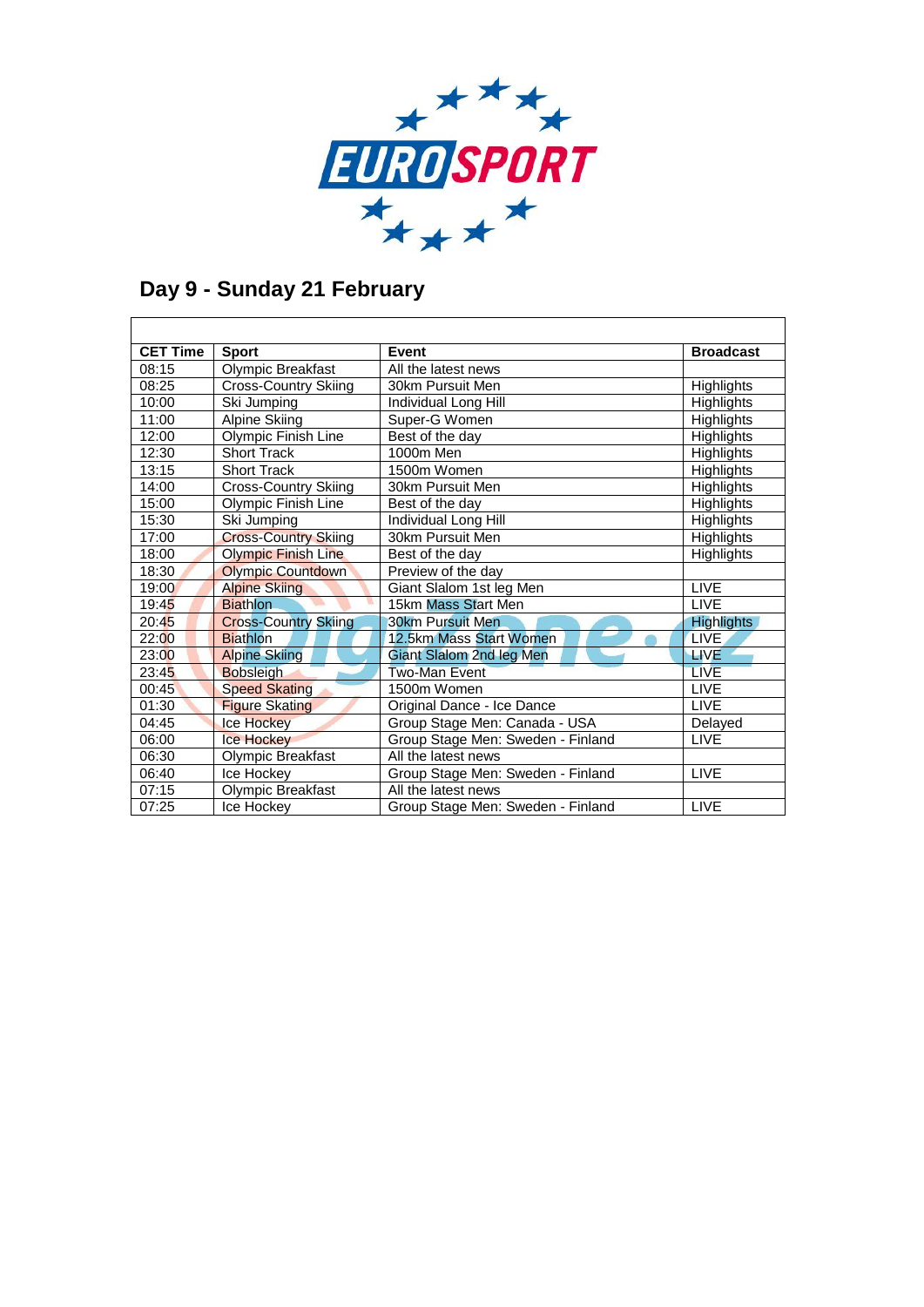

### **Day 10 - Monday 22 February**

| <b>CET Time</b> | <b>Sport</b>                | Event                                 | <b>Broadcast</b>  |
|-----------------|-----------------------------|---------------------------------------|-------------------|
| 08:15           | Olympic Breakfast           | All the latest news                   |                   |
| 08:25           | <b>Figure Skating</b>       | Original Dance - Ice Dance            | Highlights        |
| 10:00           | <b>Biathlon</b>             | 15km Mass Start Men                   | Highlights        |
| 11:00           | <b>Biathlon</b>             | 12.5km Mass Start Women               | Highlights        |
| 12:00           | Olympic Finish Line         | Best of the day                       | <b>Highlights</b> |
| 12:30           | Speed Skating               | 1500m Women                           | Highlights        |
| 13:00           | Alpine Skiing               | Giant Slalom 1st leg Men              | <b>Highlights</b> |
| 13:30           | Alpine Skiing               | Giant Slalom 2nd leg Men              | Highlights        |
| 14:00           | <b>Biathlon</b>             | 15km Mass Start Men                   | Highlights        |
| 15:00           | <b>Olympic Finish Line</b>  | Best of the day                       | Highlights        |
| 15:30           | <b>Biathlon</b>             | 12.5km Mass Start Women               | Highlights        |
| 16:30           | <b>Figure Skating</b>       | Original Dance - Ice Dance            | Highlights        |
| 18:00           | <b>Olympic Finish Line</b>  | Best of the day                       | Highlights        |
| 18:30           | <b>Olympic Countdown</b>    | Preview of the day                    |                   |
| 19:00           | <b>Ski Jumping</b>          | Team Event                            | <b>LIVE</b>       |
| 20:45           | <b>Figure Skating</b>       | Original Dance - Ice Dance            | <b>Highlights</b> |
| 21:30           | <b>Cross-Country Skiing</b> | <b>Team Sprint Free Men and Women</b> | Delayed           |
| 22:00           | <b>Cross-Country Skiing</b> | <b>Team Sprint Free Men and Women</b> | <b>LIVE</b>       |
| 22:45           | <b>Ski Jumping</b>          | <b>Team Event</b>                     | <b>Highlights</b> |
| 00:15           | <b>Cross-Country Skiing</b> | Team Sprint Free Men and Women        | Highlights        |
| 01:00           | <b>Figure Skating</b>       | Original Dance - Ice Dance            | Highlights        |
| 01:45           | <b>Figure Skating</b>       | Free Dance - Ice Dance                | <b>LIVE</b>       |
| 06:00           | <b>Ski Jumping</b>          | Team Event                            | <b>Highlights</b> |
| 06:30           | Olympic Breakfast           | All the latest news                   |                   |
| 06:40           | <b>Cross-Country Skiing</b> | Team Sprint Free Men and Women        | Highlights        |
| 07:15           | Olympic Breakfast           | All the latest news                   |                   |
| 07:25           | Ski Jumping                 | <b>Team Event</b>                     | Highlights        |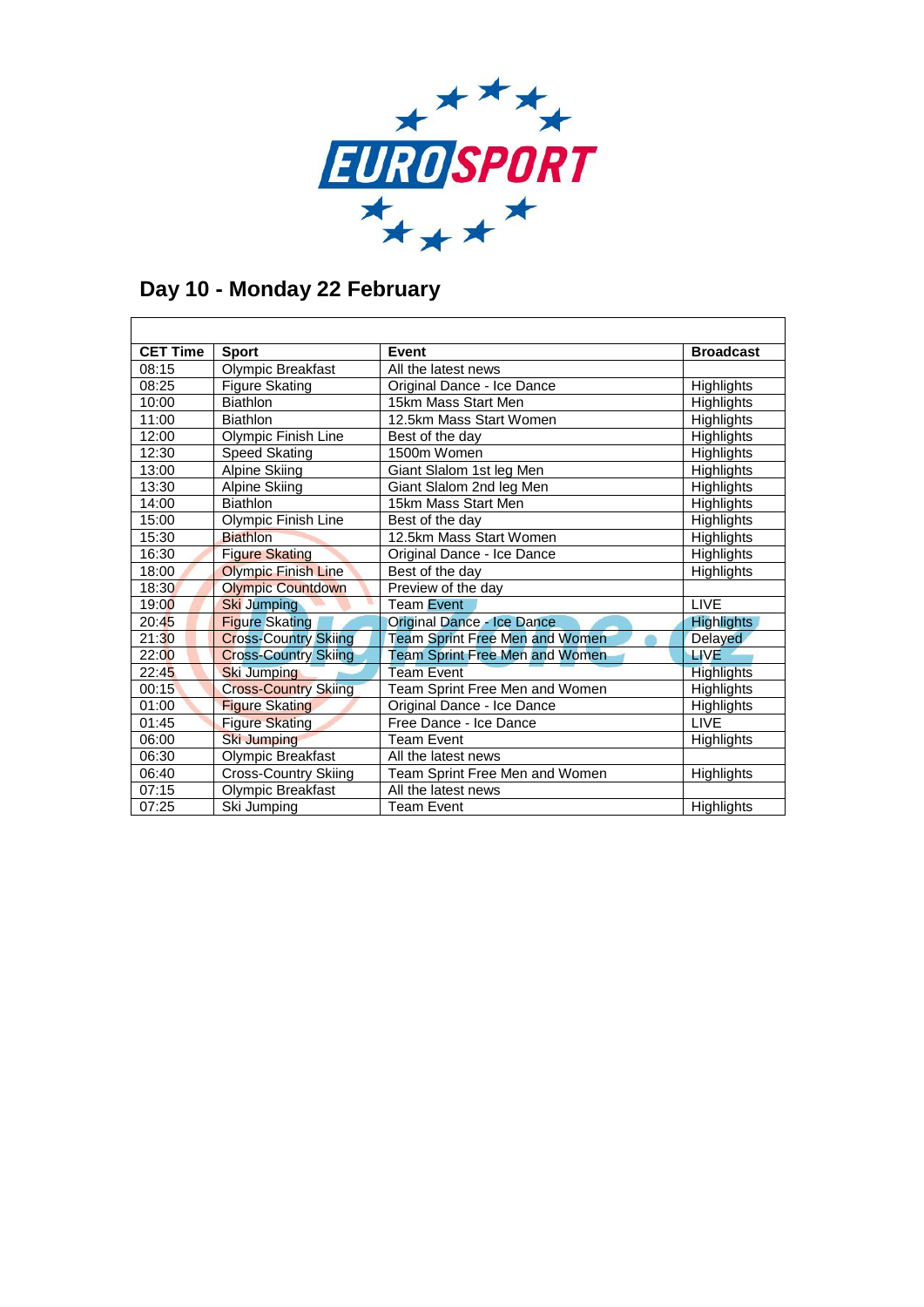

## **Day 11 - Tuesday 23 February**

| <b>CET Time</b> | <b>Sport</b>                  | Event                          | <b>Broadcast</b>  |
|-----------------|-------------------------------|--------------------------------|-------------------|
| 08:15           | Olympic Breakfast             | All the latest news            |                   |
| 08:25           | <b>Figure Skating</b>         | Free Dance - Ice Dance         | <b>Highlights</b> |
| 10:00           | Ski Jumping                   | <b>Team Event</b>              | Highlights        |
| 11:15           | Cross-Country Skiing          | Team Sprint Free Men and Women | Highlights        |
| 12:00           | Olympic Finish Line           | Best of the day                | Highlights        |
| 12:30           | Ski Jumping                   | <b>Team Event</b>              | <b>Highlights</b> |
| 14:15           | Cross-Country Skiing          | Team Sprint Free Men and Women | <b>Highlights</b> |
| 15:00           | Olympic Finish Line           | Best of the day                | <b>Highlights</b> |
| 15:30           | Ski Jumping                   | <b>Team Event</b>              | Highlights        |
| 16:30           | <b>Figure Skating</b>         | Free Dance - Ice Dance         | Highlights        |
| 18:00           | <b>Olympic Finish Line</b>    | Best of the day                | Highlights        |
| 18:30           | <b>Olympic Countdown</b>      | Preview of the day             |                   |
| 19:00           | <b>Nordic Combined Skiing</b> | Team Long Hill                 | <b>LIVE</b>       |
| 19:45           | <b>Cross-Country Skiing</b>   | Team Sprint Free Men and Women | Highlights        |
| 20:30           | <b>Biathlon</b>               | 4x6km Relay Women              | <b>LIVE</b>       |
| 21:45           | <b>Speed Skating</b>          | 10000m Men                     | <b>LIVE</b>       |
| 22:45           | <b>Nordic Combined Skiing</b> | Team 4x5km                     | LIVE.             |
| 23:30           | <b>Biathlon</b>               | 4x6km Relay Women              | <b>Highlights</b> |
| 00:15           | <b>Figure Skating</b>         | Free Dance - Ice Dance         | <b>Highlights</b> |
| 01:30           | <b>Figure Skating</b>         | Short Programme Women          | <b>LIVE</b>       |
| 06:00           | <b>Ice Hockey</b>             | <b>Quarter-finals Men</b>      | <b>LIVE</b>       |
| 06:30           | <b>Olympic Breakfast</b>      | All the latest news            |                   |
| 06:40           | <b>Ice Hockey</b>             | Quarter-finals Men             | <b>LIVE</b>       |
| 07:15           | Olympic Breakfast             | All the latest news            |                   |
| 07:25           | Ice Hockey                    | Quarter-finals Men             | <b>LIVE</b>       |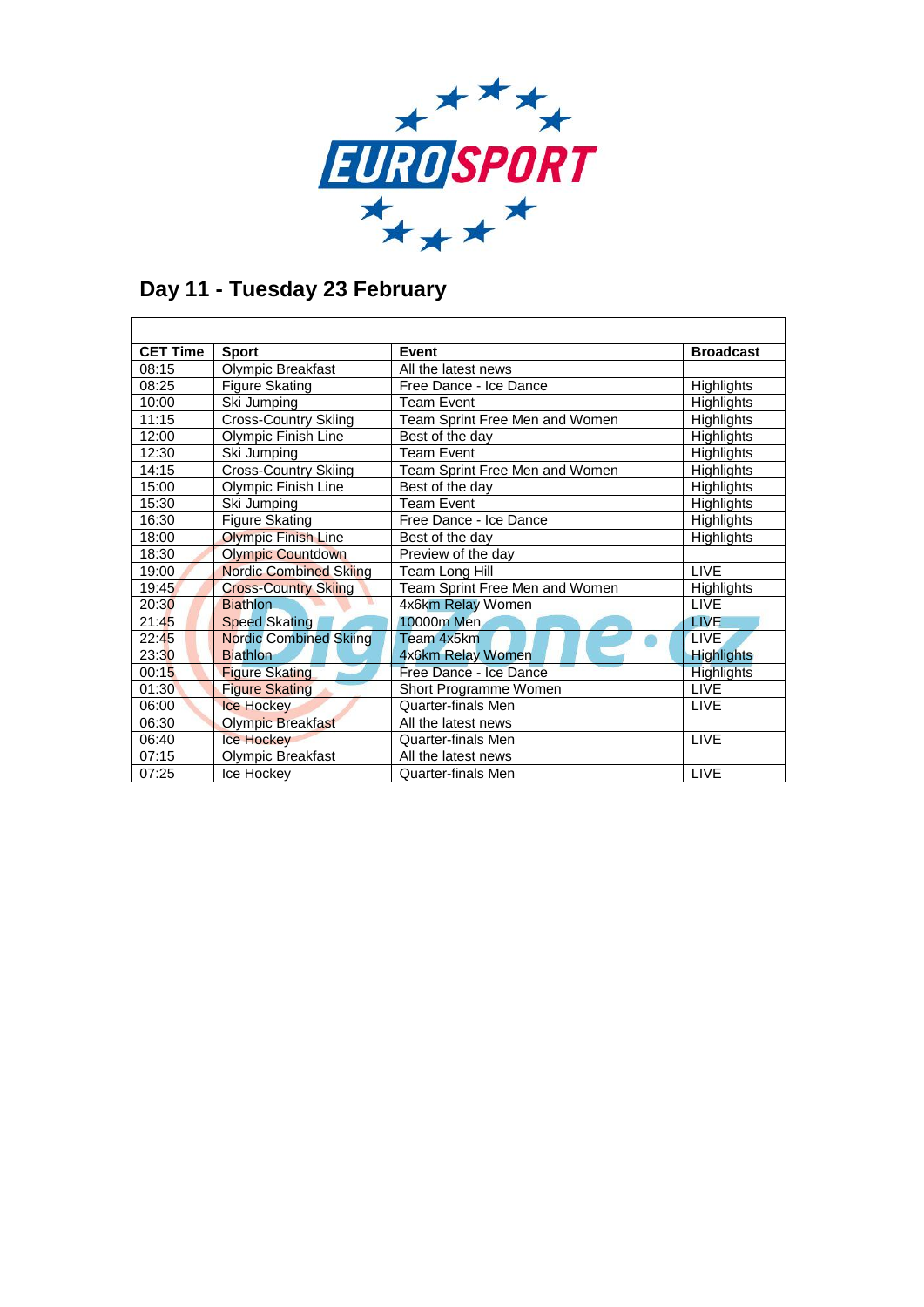

### **Day 12 - Wednesday 24 February**

| <b>CET Time</b> | <b>Sport</b>                  | Event                             | <b>Broadcast</b>  |
|-----------------|-------------------------------|-----------------------------------|-------------------|
| 08:15           | Olympic Breakfast             | All the latest news               |                   |
| 08:25           | <b>Figure Skating</b>         | Short Programme Women             | Highlights        |
| 10:00           | Nordic Combined Skiing        | Team 4x5km                        | Highlights        |
| 11:00           | <b>Biathlon</b>               | 4x6km Relay Women                 | Highlights        |
| 12:00           | Olympic Finish Line           | Best of the day                   | Highlights        |
| 12:30           | <b>Speed Skating</b>          | 10000m Men                        | Highlights        |
| 13:15           | <b>Nordic Combined Skiing</b> | Team Long Hill                    | Highlights        |
| 14:00           | Nordic Combined Skiing        | Team 4x5km                        | Highlights        |
| 15:00           | Olympic Finish Line           | Best of the day                   | Highlights        |
| 15:30           | <b>Biathlon</b>               | 4x6km Relay Women                 | Highlights        |
| 16:30           | <b>Figure Skating</b>         | Short Programme Women             | Highlights        |
| 18:00           | <b>Olympic Finish Line</b>    | Best of the day                   | Highlights        |
| 18:30           | <b>Olympic Countdown</b>      | Preview of the day                |                   |
| 19:00           | <b>Alpine Skiing</b>          | Giant Slalom 1st leg Women        | <b>LIVE</b>       |
| 20:15           | <b>Cross-Country Skiing</b>   | 4x10km Relay Classic/Free Men     | <b>LIVE</b>       |
| 22:00           | <b>Alpine Skiing</b>          | <b>Giant Slalom 2nd leg Women</b> | <b>LIVE</b>       |
| 23:00           | <b>Speed Skating</b>          | 5000m Women                       | <b>LIVE</b>       |
| 23:45           | <b>Figure Skating</b>         | <b>Short Programme Women</b>      | <b>Highlights</b> |
| 00:45           | <b>Cross-Country Skiing</b>   | 4x10km Relay Classic/Free Men     | <b>Highlights</b> |
| 01:30           | <b>Alpine Skiing</b>          | Giant Slalom 2nd leg Women        | Highlights        |
| 02:00           | <b>Short Track</b>            | 3000m Relay Women                 | <b>LIVE</b>       |
| 04:45           | <b>Freestyle Skiing</b>       | Aerials Women                     | <b>LIVE</b>       |
| 06:00           | <b>Ice Hockey</b>             | <b>Quarter-finals Men</b>         | <b>LIVE</b>       |
| 06:30           | Olympic Breakfast             | All the latest news               |                   |
| 06:40           | Ice Hockey                    | <b>Quarter-finals Men</b>         | <b>LIVE</b>       |
| 07:15           | Olympic Breakfast             | All the latest news               |                   |
| 07:25           | Ice Hockev                    | <b>Quarter-finals Men</b>         | <b>LIVE</b>       |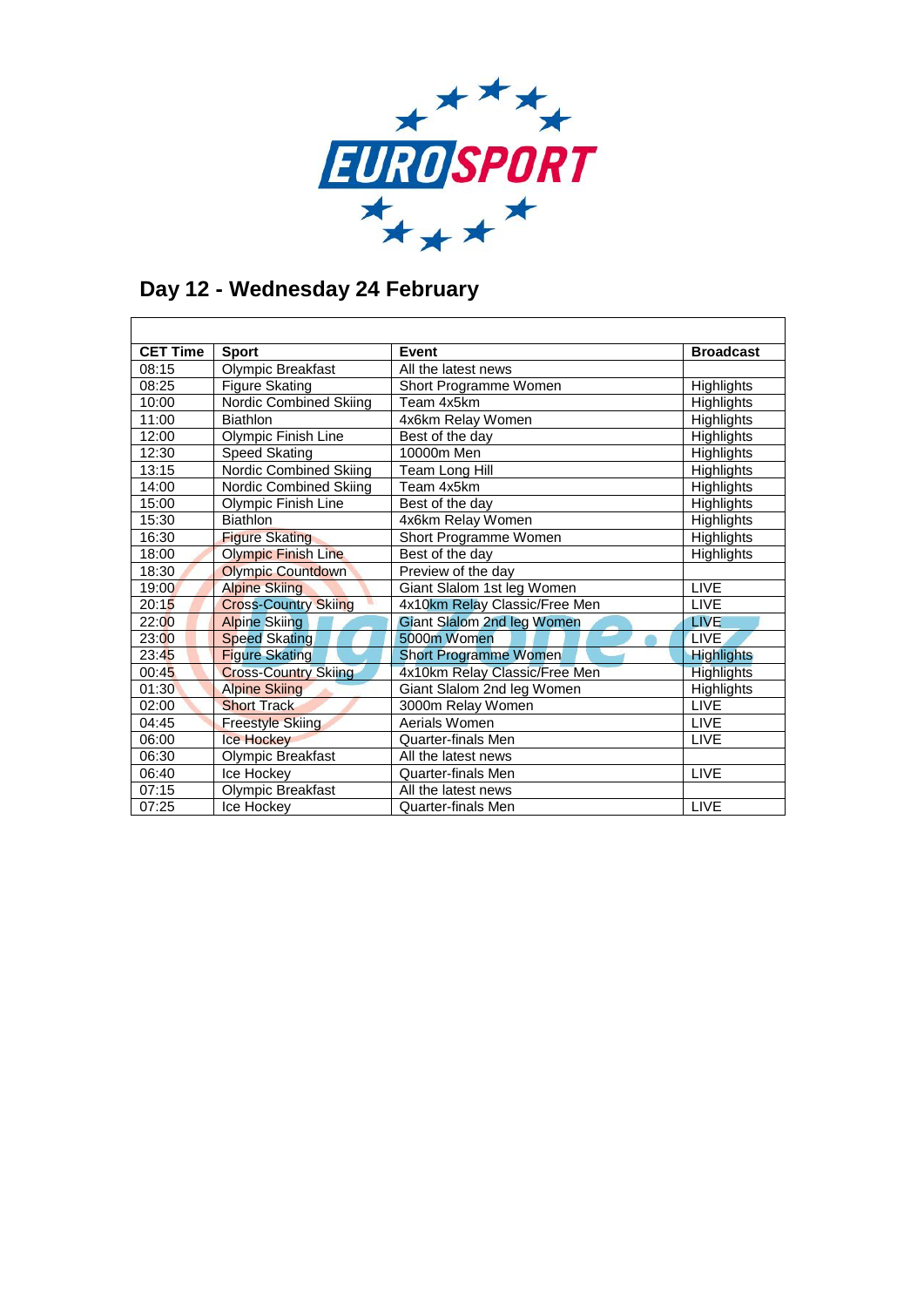

٦

## **Day 13 - Thursday 25 February**

| <b>CET Time</b> | <b>Sport</b>                  | Event                          | <b>Broadcast</b>  |
|-----------------|-------------------------------|--------------------------------|-------------------|
| 08:15           | Olympic Breakfast             | All the latest news            |                   |
| 08:25           | <b>Short Track</b>            | 3000m Relay Women              | <b>Highlights</b> |
| 10:00           | Alpine Skiing                 | Giant Slalom 2nd leg Women     | <b>Highlights</b> |
| 11:00           | <b>Cross-Country Skiing</b>   | 4x10km Relay Classic/Free Men  | Highlights        |
| 12:00           | Olympic Finish Line           | Best of the day                | <b>Highlights</b> |
| 12:30           | Speed Skating                 | 5000m Women                    | Highlights        |
| 13:00           | <b>Short Track</b>            | 3000m Relay Women              | Highlights        |
| 14:00           | Alpine Skiing                 | Giant Slalom 2nd leg Women     | Highlights        |
| 15:00           | Olympic Finish Line           | Best of the day                | Highlights        |
| 15:30           | <b>Cross-Country Skiing</b>   | 4x10km Relay Classic/Free Men  | Highlights        |
| 16:30           | <b>Short Track</b>            | 3000m Relay Women              | Highlights        |
| 18:00           | <b>Olympic Finish Line</b>    | Best of the day                | <b>Highlights</b> |
| 18:30           | <b>Olympic Countdown</b>      | Preview of the day             |                   |
| 19:00           | <b>Nordic Combined Skiing</b> | Individual Long Hill           | <b>LIVE</b>       |
| 20:00           | <b>Cross-Country Skiing</b>   | 4x5km Relay Classic/Free Women | <b>LIVE</b>       |
| 21:15           | <b>Short Track</b>            | 3000m Relay Women              | <b>Highlights</b> |
| 22:00           | <b>Nordic Combined Skiing</b> | Individual 10km                | <b>LIVE</b>       |
| 22:45           | <b>Figure Skating</b>         | <b>Short Programme Women</b>   | <b>Highlights</b> |
| 00:00           | Curlina                       | Semi-finals Men                | <b>LIVE</b>       |
| 02:00           | <b>Figure Skating</b>         | Free Programme Women           | <b>LIVE</b>       |
| 06:00           | <b>Nordic Combined Skiing</b> | Individual Long Hill           | <b>Highlights</b> |
| 06:30           | <b>Olympic Breakfast</b>      | All the latest news            |                   |
| 06:40           | <b>Nordic Combined Skiing</b> | Individual 10km                | Highlights        |
| 07:15           | Olympic Breakfast             | All the latest news            |                   |
| 07:25           | <b>Cross-Country Skiing</b>   | 4x5km Relay Classic/Free Women | <b>Highlights</b> |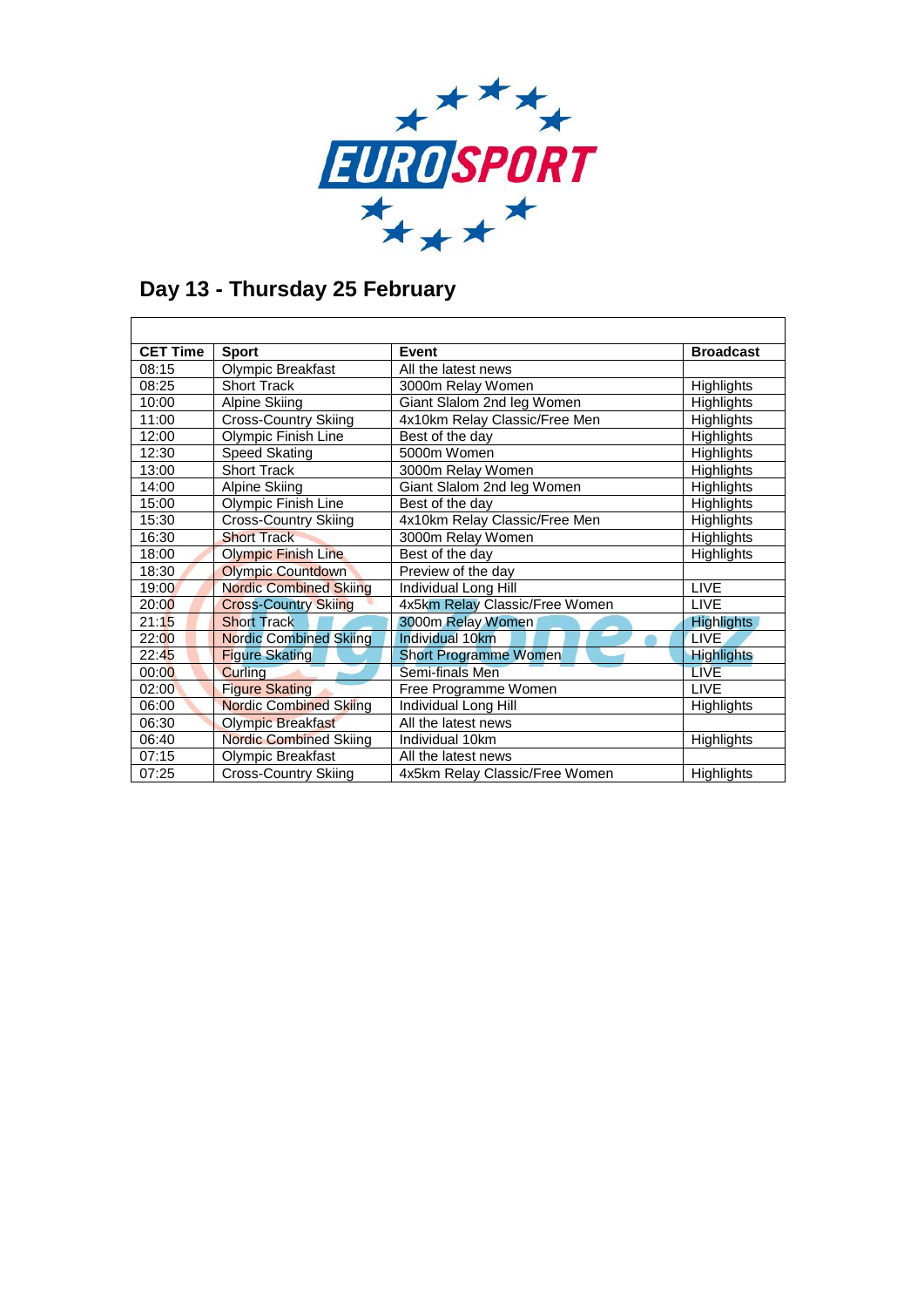

## **Day 14 - Friday 26 February**

| <b>CET Time</b> | <b>Sport</b>                  | Event                          | <b>Broadcast</b>  |
|-----------------|-------------------------------|--------------------------------|-------------------|
| 08:15           | <b>Olympic Breakfast</b>      | All the latest news            |                   |
| 08:25           | <b>Figure Skating</b>         | Free Programme Women           | Highlights        |
| 10:00           | Nordic Combined Skiing        | Individual 10km                | <b>Highlights</b> |
| 11:00           | <b>Cross-Country Skiing</b>   | 4x5km Relay Classic/Free Women | Highlights        |
| 12:00           | Olympic Finish Line           | Best of the day                | Highlights        |
| 12:30           | <b>Figure Skating</b>         | Free Programme Women           | <b>Highlights</b> |
| 14:00           | Nordic Combined Skiing        | Individual 10km                | Highlights        |
| 15:00           | Olympic Finish Line           | Best of the day                | Highlights        |
| 15:30           | Cross-Country Skiing          | 4x5km Relay Classic/Free Women | Highlights        |
| 16:30           | <b>Figure Skating</b>         | Free Programme Women           | Highlights        |
| 18:00           | <b>Olympic Finish Line</b>    | Best of the day                | Highlights        |
| 18:30           | <b>Olympic Countdown</b>      | Preview of the day             |                   |
| 19:00           | <b>Alpine Skiing</b>          | Slalom 1st leg Women           | <b>LIVE</b>       |
| 20:00           | <b>Nordic Combined Skiing</b> | Individual 10km                | Highlights        |
| 20:30           | <b>Biathlon</b>               | 4x7.5km Relay Men              | <b>LIVE</b>       |
| 22:00           | <b>Alpine Skiing</b>          | Slalom 1st leg Women           | <b>Highlights</b> |
| 22:30           | <b>Alpine Skiing</b>          | Slalom 2nd leg Women           | <b>LIVE</b>       |
| 23:45           | <b>Ice Hockey</b>             | Semi-finals Men                | <b>Delayed</b>    |
| 01:15           | Curling                       | <b>Final Women</b>             | <b>LIVE</b>       |
| 03:00           | <b>Short Track</b>            | 500m Men                       | LIVE              |
| 04:00           | <b>Short Track</b>            | 1000m Women                    | LIVE              |
| 04:30           | <b>Ice Hockey</b>             | Semi-finals Men                | <b>LIVE</b>       |
| 05:00           | <b>Short Track</b>            | 5000m Relay Men                | <b>LIVE</b>       |
| 05:15           | Ice Hockey                    | Semi-finals Men                | <b>LIVE</b>       |
| 06:00           | Ice Hockey                    | Semi-finals Men                | <b>Highlights</b> |
| 06:30           | Olympic Breakfast             | All the latest news            |                   |
| 06:40           | <b>Alpine Skiing</b>          | Slalom 2nd leg Women           | Highlights        |
| 07:15           | Olympic Breakfast             | All the latest news            |                   |
| 07:25           | <b>Biathlon</b>               | 4x7.5km Relay Men              | <b>Highlights</b> |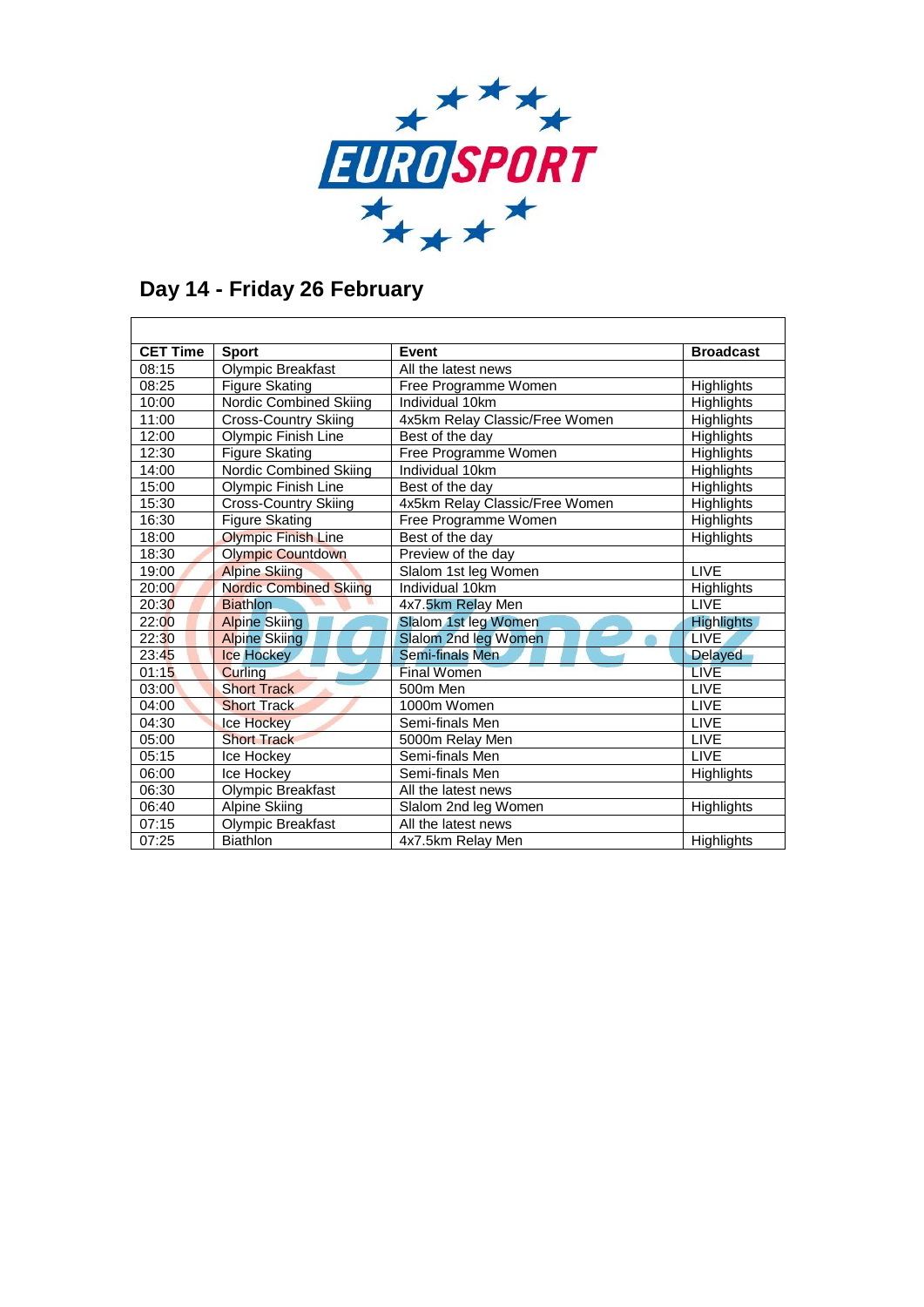

## **Day 15 - Saturday 27 February**

| <b>CET Time</b> | <b>Sport</b>                | Event                                | <b>Broadcast</b>  |
|-----------------|-----------------------------|--------------------------------------|-------------------|
| 08:15           | Olympic Breakfast           | All the latest news                  |                   |
| 08:25           | <b>Short Track</b>          | 500m Men                             | <b>Highlights</b> |
| 09:25           | Alpine Skiing               | Slalom 2nd leg Women                 | <b>Highlights</b> |
| 10:30           | <b>Biathlon</b>             | 4x7.5km Relay Men                    | <b>Highlights</b> |
| 12:00           | Olympic Finish Line         | Best of the day                      | Highlights        |
| 12:30           | <b>Short Track</b>          | 500m Men                             | <b>Highlights</b> |
| 13:15           | <b>Short Track</b>          | 1000m Women                          | Highlights        |
| 14:00           | <b>Alpine Skiing</b>        | Slalom 2nd leg Women                 | Highlights        |
| 15:00           | Olympic Finish Line         | Best of the day                      | <b>Highlights</b> |
| 15:30           | <b>Short Track</b>          | 5000m Relay Men                      | Highlights        |
| 16:30           | <b>Biathlon</b>             | 4x7.5km Relay Men                    | <b>Highlights</b> |
| 18:00           | <b>Olympic Finish Line</b>  | Best of the day                      | <b>Highlights</b> |
| 18:30           | <b>Olympic Countdown</b>    | Preview of the day                   |                   |
| 19:00           | <b>Alpine Skiing</b>        | Slalom 1st leg Men                   | <b>LIVE</b>       |
| 20:00           | <b>Biathlon</b>             | 4x7.5km Relay Men                    | Highlights        |
| 20:45           | <b>Cross-Country Skiing</b> | <b>30km Mass Start Classic Women</b> | <b>LIVE</b>       |
| 22:45           | <b>Alpine Skiing</b>        | Slalom 2nd leg Men                   | LIVE.             |
| 23:45           | <b>Bobsleigh</b>            | <b>Four-Man Event</b>                | <b>LIVE</b>       |
| 00:30           | <b>Speed Skating</b>        | <b>Team Pursuit Men &amp; Women</b>  | <b>Delayed</b>    |
| 01:15           | <b>Figure Skating</b>       | <b>Exhibition Gala</b>               | <b>LIVE</b>       |
| 04:00           | Curling                     | <b>Final Men</b>                     | Delayed           |
| 05:45           | <b>Cross-Country Skiing</b> | 30km Mass Start Classic Women        | <b>Highlights</b> |
| 06:30           | <b>Olympic Breakfast</b>    | All the latest news                  |                   |
| 06:40           | <b>Speed Skating</b>        | Team Pursuit Men & Women             | <b>Highlights</b> |
| 07:15           | Olympic Breakfast           | All the latest news                  |                   |
| 07:25           | Alpine Skiing               | Slalom 2nd leg Men                   | <b>Highlights</b> |